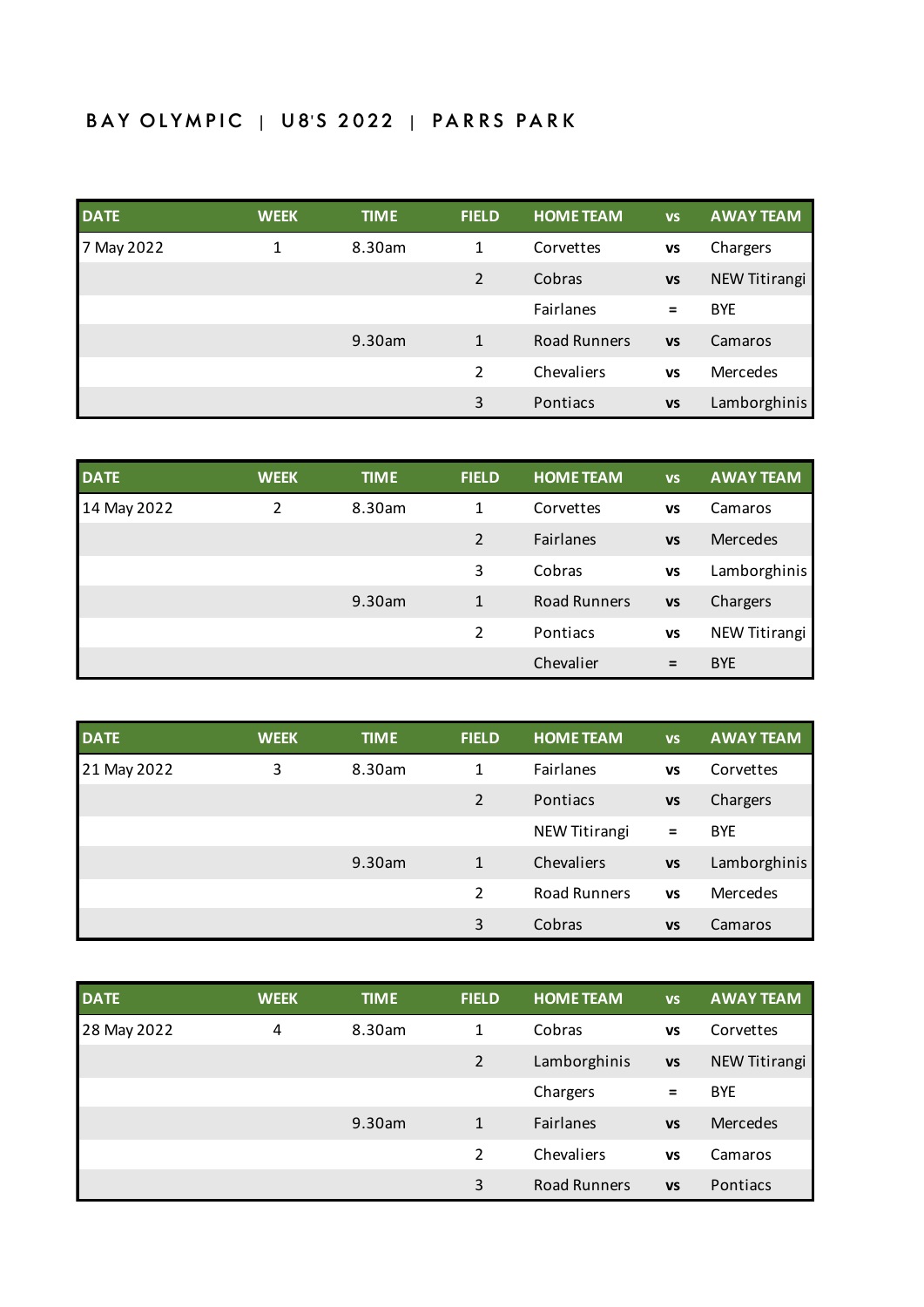## **4th June / Queens Birthday No NRF Community or Inhouse**

| <b>DATE</b>  | <b>WEEK</b> | <b>TIME</b> | <b>FIELD</b>   | <b>HOME TEAM</b> | <b>VS</b> | <b>AWAY TEAM</b> |
|--------------|-------------|-------------|----------------|------------------|-----------|------------------|
| 11 June 2022 | 5           | 8.30am      | 1              | Road Runners     | <b>VS</b> | Fairlanes        |
|              |             |             | $\overline{2}$ | Pontiacs         | <b>VS</b> | Cobras           |
|              |             |             | 3              | Chargers         | <b>VS</b> | Lamborghinis     |
|              |             | 9.30am      | $\mathbf{1}$   | Chevaliers       | <b>VS</b> | Corvettes        |
|              |             |             | $\overline{2}$ | NEW Titirangi    | VS        | Camaros          |
|              |             |             |                | Mercedes         | $=$       | <b>BYE</b>       |

| <b>DATE</b>  | <b>WEEK</b> | <b>TIME</b> | <b>FIELD</b> | <b>HOME TEAM</b>    | <b>VS</b> | <b>AWAY TEAM</b> |
|--------------|-------------|-------------|--------------|---------------------|-----------|------------------|
| 18 June 2022 | 6           | 8.30am      | 1            | Lamborghinis        | <b>VS</b> | Mercedes         |
|              |             |             | 2            | Chargers            | <b>VS</b> | Camaros          |
|              |             |             |              | <b>Road Runners</b> | Ξ         | <b>BYE</b>       |
|              |             | 9.30am      | 1            | NEW Titirangi       | <b>VS</b> | Corvettes        |
|              |             |             | 2            | Chevaliers          | <b>VS</b> | Cobras           |
|              |             |             | 3            | Pontiacs            | <b>VS</b> | <b>Fairlanes</b> |

## **25th June / Matariki No NRF Community or Inhouse**

| <b>DATE</b> | <b>WEEK</b> | <b>TIME</b> | <b>FIELD</b>   | <b>HOME TEAM</b> | <b>VS</b> | <b>AWAY TEAM</b> |
|-------------|-------------|-------------|----------------|------------------|-----------|------------------|
| 2 July 2022 | 7           | 8.30am      | 1              | NEW Titirangi    | <b>VS</b> | Cobras           |
|             |             |             | $\mathcal{P}$  | Pontiacs         | <b>VS</b> | Road Runners     |
|             |             |             | 3              | Mercedes         | <b>VS</b> | Camaros          |
|             |             | 9.30am      | $\mathbf{1}$   | Lamborghinis     | <b>VS</b> | Chevaliers       |
|             |             |             | $\overline{2}$ | Chargers         | <b>VS</b> | Corvettes        |
|             |             |             |                | Fairlanes        | $=$       | <b>BYE</b>       |

| <b>DATE</b> | <b>WEEK</b> | <b>TIME</b> | <b>FIELD</b> | <b>HOME TEAM</b> | VS        | <b>AWAY TEAM</b> |
|-------------|-------------|-------------|--------------|------------------|-----------|------------------|
| 9 July 2022 | 8           | 8.30am      | 1            | Chargers         | VS        | Cobras           |
|             |             |             |              | Chevaliers       | <b>VS</b> | NEW Titirangi    |
|             |             |             |              | Road Runners     | $=$       | <b>BYE</b>       |
|             |             | 9.30am      |              | Camaros          | <b>VS</b> | Pontiacs         |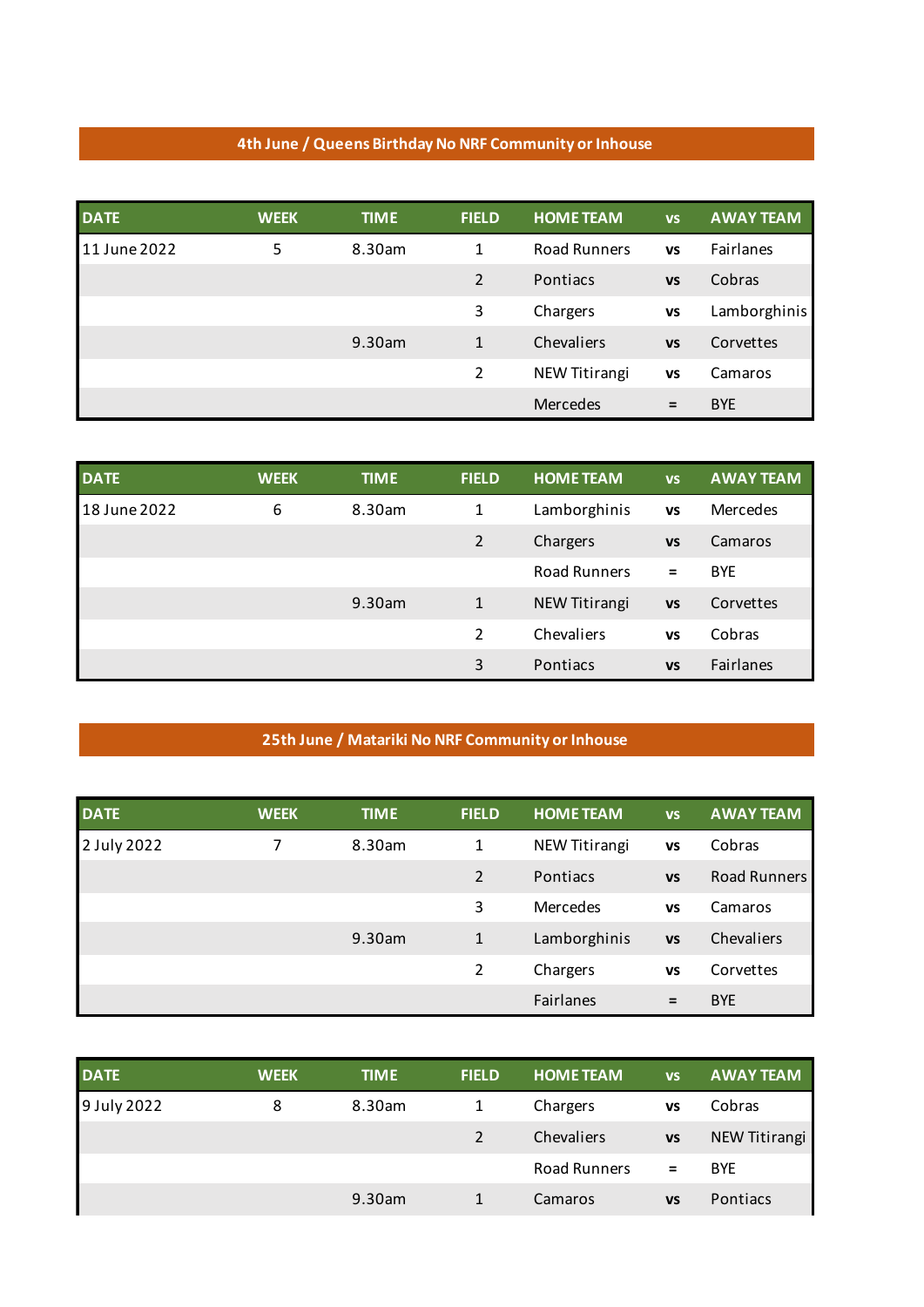|  | Lamborghinis vs Fairlanes |                     |
|--|---------------------------|---------------------|
|  | Mercedes                  | <b>vs</b> Corvettes |

## **16th & 23rd July / School Holidays No Inhouse Games**

| <b>DATE</b>  | <b>WEEK</b> | <b>TIME</b> | <b>FIELD</b> | <b>HOME TEAM</b> | <b>VS</b> | <b>AWAY TEAM</b> |
|--------------|-------------|-------------|--------------|------------------|-----------|------------------|
| 30 July 2022 | 9           | 8.30am      | 1            | NEW Titirangi    | <b>VS</b> | Corvettes        |
|              |             |             | 2            | Camaros          | <b>VS</b> | Fairlanes        |
|              |             |             | 3            | Cobras           | <b>VS</b> | Mercedes         |
|              |             | 9.30am      | $\mathbf{1}$ | Lamborghinis     | <b>VS</b> | Road Runners     |
|              |             |             | 2            | Chevaliers       | <b>VS</b> | Chargers         |
|              |             |             |              | Pontiacs         | $=$       | <b>BYE</b>       |

| <b>DATE</b>   | <b>WEEK</b> | <b>TIME</b> | <b>FIELD</b>   | <b>HOME TEAM</b> | <b>VS</b> | <b>AWAY TEAM</b>    |
|---------------|-------------|-------------|----------------|------------------|-----------|---------------------|
| 6 August 2022 | 10          | 8.30am      | 1              | Chargers         | <b>VS</b> | NEW Titirangi       |
|               |             |             | 2              | Pontiacs         | <b>VS</b> | Lamborghinis        |
|               |             |             | 3              | Mercedes         | <b>VS</b> | Chevaliers          |
|               |             | 9.30am      | $\mathbf{1}$   | Camaros          | <b>VS</b> | <b>Road Runners</b> |
|               |             |             | $\mathfrak{p}$ | Fairlanes        | <b>VS</b> | Corvettes           |
|               |             |             |                | Cobras           | $\equiv$  | <b>BYE</b>          |

| <b>DATE</b>    | <b>WEEK</b> | <b>TIME</b> | <b>FIELD</b> | <b>HOME TEAM</b> | <b>VS</b> | <b>AWAY TEAM</b> |
|----------------|-------------|-------------|--------------|------------------|-----------|------------------|
| 13 August 2022 | 11          | 8.30am      | 1            | Camaros          | VS        | Pontiacs         |
|                |             |             | 2            | Fairlanes        | <b>VS</b> | Cobras           |
|                |             |             | 3            | Chargers         | <b>VS</b> | Chevaliers       |
|                |             | 9.30am      | $\mathbf{1}$ | Corvettes        | <b>VS</b> | Road Runners     |
|                |             |             | 2            | Mercedes         | <b>VS</b> | NEW Titirangi    |
|                |             |             |              | Lamborghinis     | $=$       | <b>BYE</b>       |

| <b>DATE</b>    | <b>WEEK</b> | <b>TIME</b> | <b>FIELD</b>  | <b>HOME TEAM</b> | VS        | <b>AWAY TEAM</b> |
|----------------|-------------|-------------|---------------|------------------|-----------|------------------|
| 20 August 2022 | 12          | 8.30am      |               | Cobras           | VS        | Road Runners     |
|                |             |             | $\mathcal{L}$ | Chevaliers       | <b>VS</b> | Fairlanes        |
|                |             |             | 3             | Mercedes         | VS        | Chargers         |
|                |             | 9.30am      |               | Corvettes        | VS        | Pontiacs         |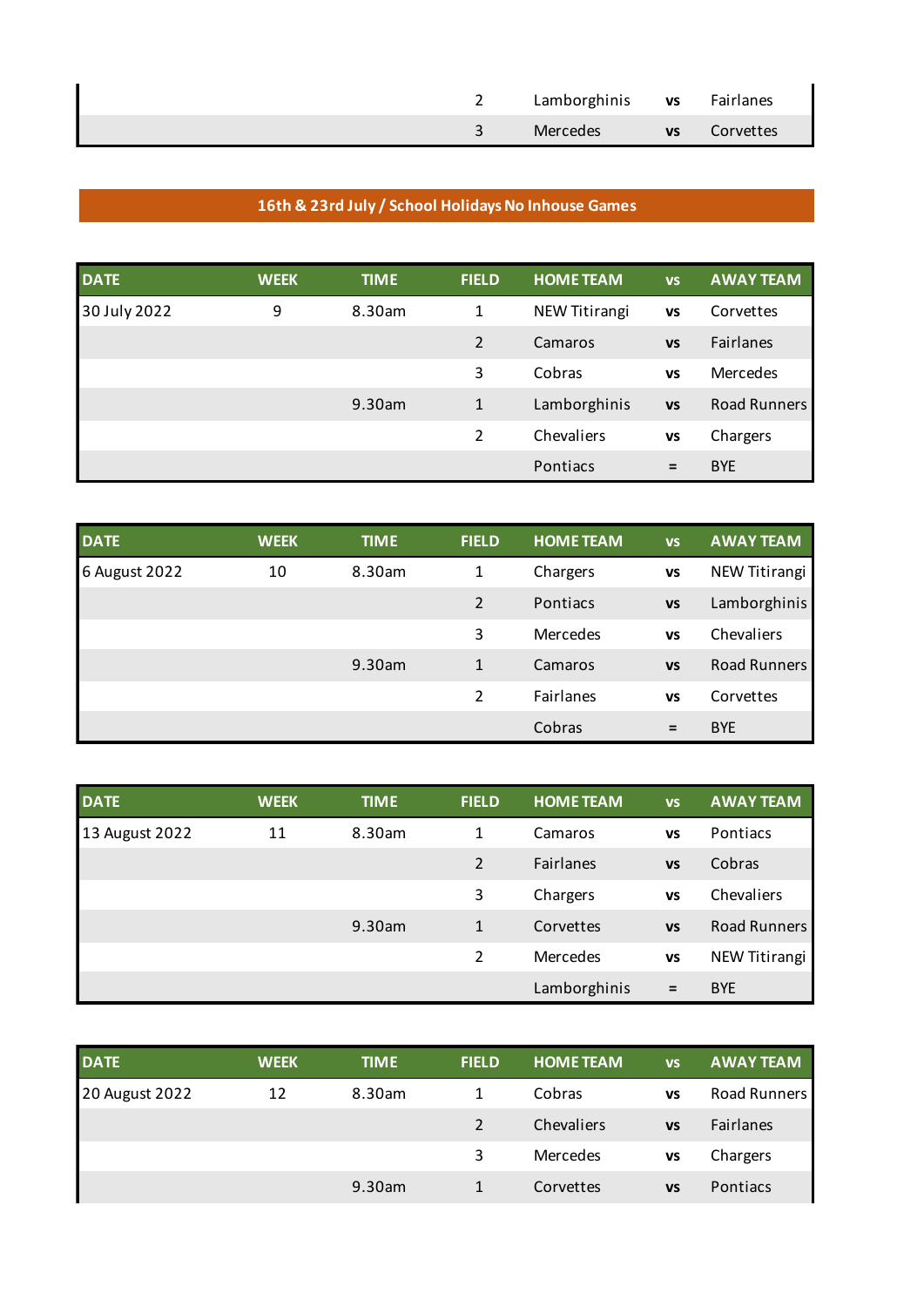|  | Lamborghinis vs NEW Titirangi |                   |            |
|--|-------------------------------|-------------------|------------|
|  | Camaros                       | $\equiv$ $\equiv$ | <b>BYE</b> |

| <b>DATE</b>    | <b>WEEK</b> | <b>TIME</b> | <b>FIELD</b>  | <b>HOME TEAM</b> | <b>VS</b> | <b>AWAY TEAM</b> |
|----------------|-------------|-------------|---------------|------------------|-----------|------------------|
| 27 August 2022 | 13          | 8.30am      | 1             | Camaros          | <b>VS</b> | Lamborghinis     |
|                |             |             | 2             | Mercedes         | <b>VS</b> | Chargers         |
|                |             |             |               | Corvettes        | Ξ         | <b>BYE</b>       |
|                |             | 9.30am      | $\mathbf{1}$  | Fairlanes        | <b>VS</b> | NEW Titirangi    |
|                |             |             | $\mathcal{P}$ | Cobras           | <b>VS</b> | Pontiacs         |
|                |             |             | 3             | Chevaliers       | <b>VS</b> | Road Runners     |

| <b>DATE</b>      | <b>WEEK</b> | <b>TIME</b> | <b>FIELD</b> | <b>HOME TEAM</b>    | <b>VS</b> | <b>AWAY TEAM</b> |
|------------------|-------------|-------------|--------------|---------------------|-----------|------------------|
| 3 September 2022 | 14          | 8.30am      | 1            | Corvettes           | <b>VS</b> | Chargers         |
|                  |             |             | 2            | Cobras              | <b>VS</b> | NEW Titirangi    |
|                  |             |             |              | Fairlanes           | $=$       | <b>BYE</b>       |
|                  |             | 9.30am      | 1            | <b>Road Runners</b> | <b>VS</b> | Camaros          |
|                  |             |             | 2            | Chevaliers          | <b>VS</b> | Mercedes         |
|                  |             |             | 3            | Pontiacs            | <b>VS</b> | Lamborghinis     |

| <b>DATE</b>       | <b>WEEK</b> | <b>TIME</b> | <b>FIELD</b> | <b>HOME TEAM</b>    | <b>VS</b> | <b>AWAY TEAM</b> |
|-------------------|-------------|-------------|--------------|---------------------|-----------|------------------|
| 10 September 2022 | 15          | 8.30am      | 1            | Corvettes           | <b>VS</b> | Camaros          |
|                   |             |             | 2            | Fairlanes           | <b>VS</b> | <b>Mercedes</b>  |
|                   |             |             | 3            | Cobras              | <b>VS</b> | Lamborghinis     |
|                   |             | 9.30am      | 1            | <b>Road Runners</b> | <b>VS</b> | Chargers         |
|                   |             |             | 2            | Pontiacs            | <b>VS</b> | NEW Titirangi    |
|                   |             |             |              | Chevaliers          | $=$       | <b>BYE</b>       |

| <b>DATE</b>       | <b>WEEK</b> | <b>TIME</b> | <b>FIELD</b>   | <b>HOME TEAM</b>    | <b>VS</b> | <b>AWAY TEAM</b> |
|-------------------|-------------|-------------|----------------|---------------------|-----------|------------------|
| 17 September 2022 | 16          | 8.30am      | 1              | Fairlanes           | VS        | Corvettes        |
|                   |             |             | 2              | Pontiacs            | <b>VS</b> | Chargers         |
|                   |             |             |                | NEW Titirangi       | $=$       | <b>BYE</b>       |
|                   |             | 9.30am      | $\mathbf{1}$   | Chevaliers          | <b>VS</b> | Lamborghinis     |
|                   |             |             | $\mathfrak{p}$ | <b>Road Runners</b> | VS        | Mercedes         |
|                   |             |             | 3              | Cobras              | <b>VS</b> | Camaros          |